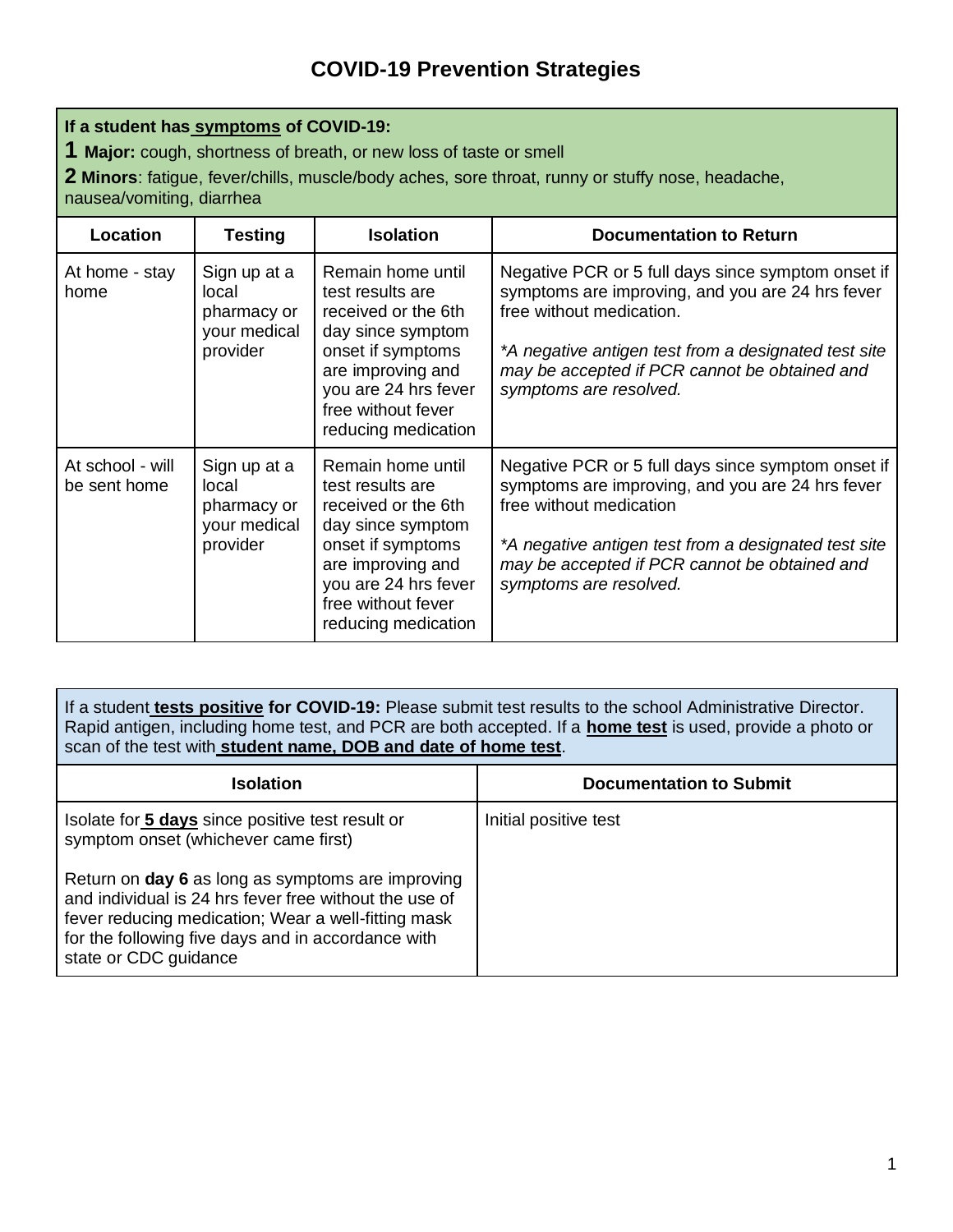**Students identified as a close contact:**

Please note the testing requirement to end quarantine has been eliminated, but a recommendation to test on **day 5 after exposure** remains.

An individual is considered [up to date](https://www.cdc.gov/coronavirus/2019-ncov/vaccines/stay-up-to-date.html?s_cid=11350:cdc%20vaccinated%20guidelines:sem.ga:p:RG:GM:gen:PTN:FY21) with COVID-19 vaccination if they are

- Age 18 or older and have received all [recommended vaccine doses:](https://www.cdc.gov/coronavirus/2019-ncov/vaccines/stay-up-to-date.html?s_cid=11350:cdc%20vaccinated%20guidelines:sem.ga:p:RG:GM:gen:PTN:FY21)
- Age 5 to 17 and have completed a primary series; or
- People ages 5 and older who are [moderately or severely immunocompromised](https://www.cdc.gov/coronavirus/2019-ncov/vaccines/recommendations/immuno.html) and have received an additional dose as part of the primary vaccine series.

| <b>Vaccination Status</b>                                                                                                  | Location                                              | Quarantine                                                                                                                                                                                                                                                                                                                                                                                                                                                                                                                                                                                                                                                                        |
|----------------------------------------------------------------------------------------------------------------------------|-------------------------------------------------------|-----------------------------------------------------------------------------------------------------------------------------------------------------------------------------------------------------------------------------------------------------------------------------------------------------------------------------------------------------------------------------------------------------------------------------------------------------------------------------------------------------------------------------------------------------------------------------------------------------------------------------------------------------------------------------------|
| Up to date with<br>vaccination / Covid<br>Recovered in the past<br>90 days with<br>documentation of initial<br>test result | Household<br>Contact                                  | Exempt, monitor for symptoms for 10 days and<br>wear a well-fitting mask, isolate and test should<br>symptoms develop.                                                                                                                                                                                                                                                                                                                                                                                                                                                                                                                                                            |
| Unvaccinated/Not up<br>to date with COVID-19<br>vaccination                                                                | Household<br>Contact                                  | Quarantine for the positive person's isolation and<br>then the student's own 5-day quarantine (usually<br>return on day 11); It may be reduced if it is<br>possible to fully isolate                                                                                                                                                                                                                                                                                                                                                                                                                                                                                              |
| Up to date with<br>vaccination/ Covid<br>Recovered in the past<br>90 days with<br>documentation of initial<br>test result  | In School or<br>Non-Household<br><b>Close Contact</b> | Exempt, monitor for symptoms for 10 days, wear<br>a well-fitting mask; Isolate and test should<br>symptoms develop                                                                                                                                                                                                                                                                                                                                                                                                                                                                                                                                                                |
| Unvaccinated/Not up<br>to date with COVID-19<br>vaccination                                                                | In School or<br>Non-Household<br><b>Close Contact</b> | <b>Monitor to Stay Program</b><br>Monitor to Stay is a modified quarantine strategy<br>for students and staff who are unvaccinated/not<br>up-to-date with vaccination and have been<br>exposed to someone with COVID-19 outside<br>their household.<br>Students and staff may attend school and<br>participate in school-related extracurricular<br>activities in person during their 5-day quarantine<br>period if they<br>Don't have symptoms;<br>Screen for all symptoms of COVID-19<br>daily and attest that they're asymptomatic<br>(using the school's protocol); and<br>Quarantine at home when they're not at<br>school and school-related extracurricular<br>activities. |